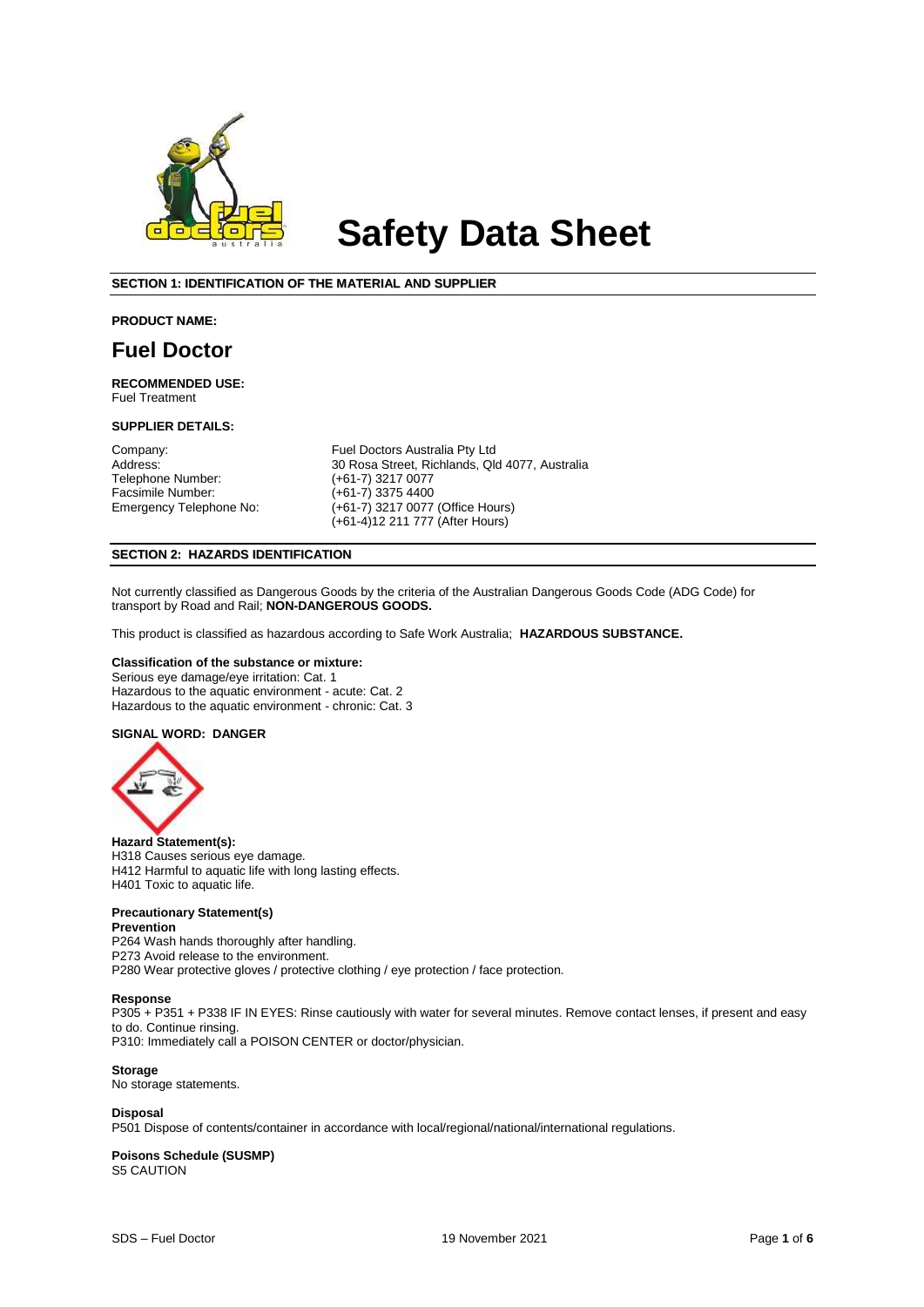#### **SECTION 3: COMPOSITION / INFORMATION ON INGREDIENTS**

| <b>MATERIAL/COMPONENT</b>                                             | <b>CAS Number</b> | <b>Proportion</b> |
|-----------------------------------------------------------------------|-------------------|-------------------|
| 2-(2-butoxyethoxy)ethanol                                             | 112-34-5          | >30%<60%          |
| Poly(oxy-1,2-ethanediyl), .alpha.-tridecyl-.omega.-hydroxy-, branched | 69011-36-5        | >10%<30%          |
| Alcohols, C12-14, ethoxylated                                         | 68439-50-9        | >10%<30%          |
| Ingredients not classified as hazardous                               |                   | to 100%           |

#### **SECTION 4: FIRST AID MEASURES**

#### **For advice, contact a Poisons Information Centre (Phone e.g. Australia 131 126; New Zealand 0 800 764766) or a doctor.**

#### **Inhalation:**

Remove victim from area of exposure - avoid becoming a casualty. Remove contaminated clothing and loosen remaining clothing. Allow patient to assume most comfortable position and keep warm. Keep at rest until fully recovered. Seek medical attention.

#### **Skin Contact:**

If skin contact occurs, remove contaminated clothing and wash skin with running water. If irritation occurs seek medical advice

#### **Eye Contact:**

If in eyes, hold eyelids apart and flush the eye continuously with running water. Continue flushing until advised to stop by the Poisons Information Centre or a doctor, or for at least 15 minutes.

#### **Ingestion:**

Immediately rinse mouth with water. If swallowed, do NOT induce vomiting. Give a glass of water. If vomiting occurs give further water. Seek medical advice.

**Indication of immediate medical attention and special treatment needed:**

Treat symptomatically. Can cause corneal burns.

#### **SECTION 5: FIRE FIGHTING MEASURES**

#### **Suitable Extinguishing Media:**

Fine water spray, normal foam, dry agent (carbon dioxide, dry chemical powder).

#### **Unsuitable Extinguishing Media:**

Water iet.

**Specific hazards arising from the substance or mixture:**

Combustible liquid.

#### **Special protective equipment and precautions for fire-fighters:**

On burning will emit toxic fumes, including those of oxides of carbon . Fire fighters to wear self-contained breathing apparatus and suitable protective clothing if risk of exposure to vapour or products of combustion. Keep containers cool with water spray. If safe to do so,remove containers from path of fire.

#### **SECTION 6: ACCIDENTAL RELEASE MEASURES**

#### **Emergency procedures/Environmental precautions:**

Shut off all possible sources of ignition. Clear area of all unprotected personnel. If contamination of sewers or waterways has occurred advise local emergency services.

#### **Personal precautions/Protective equipment/Methods and materials for containment and cleaning up:**

Slippery when spilt. Avoid accidents, clean up immediately. Wear protective equipment to prevent skin and eye contact and breathing in vapours. Work up wind or increase ventilation. Contain - prevent run off into drains and waterways. Use absorbent (soil, sand or other inert material). Collect and seal in properly labelled containers or drums for disposal. Wash area down with excess water. High risk of slipping due to leakage/spillage of product. Forms slippery surfaces with water.

#### **SECTION 7: HANDLING AND STORAGE**

Classified as a C2 (COMBUSTIBLE LIQUID) for the purpose of storage and handling, in accordance with the requirements of AS 1940. Refer to State Regulations for storage and transport requirements.

This material is a Scheduled Poison S5 and must be stored, maintained and used in accordance with the relevant regulations.

#### **Precautions for safe handling:**

Avoid skin and eye contact and breathing in vapour. When using do not eat, drink or smoke. Wash hands before breaks and at the end of the work day. Keep out of reach of children.

**Conditions for safe storage, including any incompatibilities:**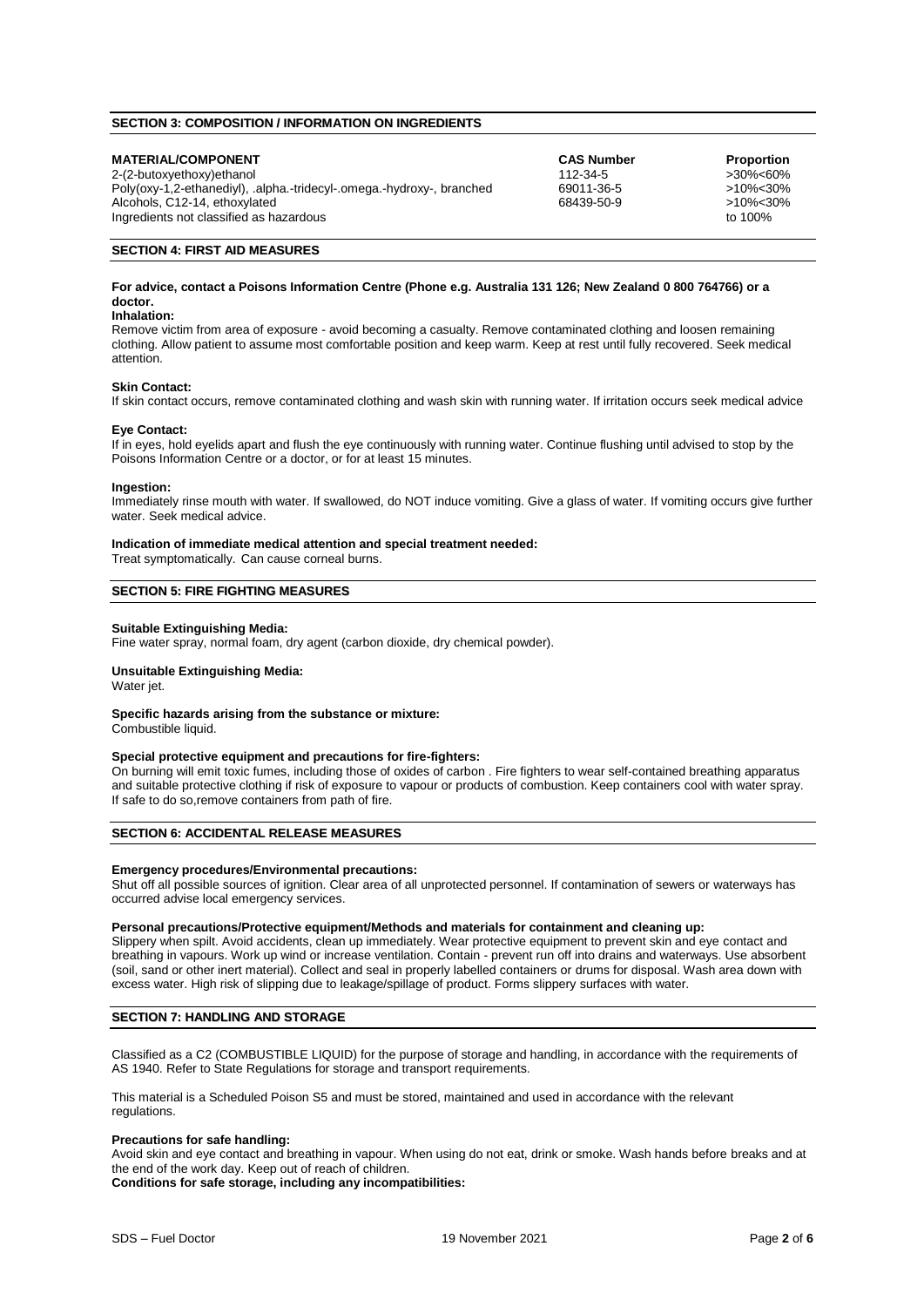Store in a cool, dry, well ventilated place Store away from sources of heat or ignition. Store away from incompatible materials described in Section 10. Store away from foodstuffs. Keep containers closed when not in use - check regularly for leaks.

#### **SECTION 8: EXPOSURE CONTROLS / PERSONAL PROTECTION**

#### **Control Parameters:**

No value assigned for this specific material by Safe Work Australia.

#### **Engineering Controls:**

Ensure ventilation is adequate and that air concentrations of components are controlled below quoted Workplace Exposure Standards. Vapour heavier than air - prevent concentration in hollows or sumps. DO NOT enter confined spaces where vapour may have collected. Keep containers closed when not in use.

If in the handling and application of this material, safe exposure levels could be exceeded, the use of engineering controls such as local exhaust ventilation must be considered and the results documented. If achieving safe exposure levels does not require engineering controls, then a detailed and documented risk assessment using the relevant Personal Protective Equipment (PPE) (refer to PPE section below) as a basis must be carried out to determine the minimum PPE requirements.

#### **Individual Protection Measures, for example Personal Protective Equipment (PPE):**

The selection of PPE is dependent on a detailed risk assessment. The risk assessment should consider the work situation, the physical form of the chemical, the handling methods, and environmental factors.

OVERALLS, SAFETY SHOES, CHEMICAL GOGGLES, GLOVES, RESPIRATOR.

Wear overalls, chemical goggles and impervious gloves. If determined by a risk assessment an inhalation risk exists, wear an organic vapour respirator meeting the requirements of AS/NZS 1715 and AS/NZS 1716. Always wash hands before smoking, eating, drinking or using the toilet. Wash contaminated clothing and other protective equipment before storage or re-use.

#### **SECTION 9: PHYSICAL AND CHEMICAL PROPERTIES**

Boiling Range (C):  $>230$  Melting Point(C): Not determined<br>VAP Press(hPa):  $< 0.1$  < Odour: Faint VAP Press(hPa): <0.1 Odour: Faint Specific Gravity:  $0.93 - 0.95$  VAP Density: Not determined by Not determined by Not determined by Not determined by Not determined by Not determined by Not determined by Not determined by Not determined by Not determined b Sol In Water (g/l): Dispersable Appearance: Green Liquid pH: Green Liquid pH: Green Liquid pH: Flash Point (C) (Closed cup): >100

Evaporation Rate : Not determined by Not determined by Not determined up to  $0.94 - 0.95$ 

#### **SECTION 10: STABILITY AND REACTIVITY**

#### **Reactivity:**

No information available

#### **Chemical stability:**

Stable under normal ambient and anticipated storage and handling conditions of temperature and pressure.

#### **Possibility of hazardous reactions:**

Contact with aluminium or alloys containing aluminium may result in alcoholate formation with subsequent evolution of hydrogen.

#### **Conditions to avoid:**

Oxidising agents, excessive heat will lead to accelerated oxidative degradation,

#### **Incompatible materials:**

Incompatible with aluminium and alloys , copper , copper alloys , neoprene ,natural rubber , oxidising agents , acids , alkalis, halogens, reactive chemicals.

#### **Hazardous decomposition products:**

Toxic fumes of carbon oxides on combustion or oxidation.

#### **SECTION 11: TOXICOLOGY INFORMATION**

No adverse health effects expected if the product is handled in accordance with this Safety Data Sheet and the product label. Symptoms or effects that may arise if the product is mishandled and overexposure occurs are:

#### **Acute Toxicity/Effects**

#### **Oral**

LD50 (rat) > 4,000 mg/kg Swallowing can result in nausea, vomiting and central nervous system depression. If the victim is showing signs of central system depression (like those of drunkenness) there is greater likelihood of the patient breathing in vomit and causing damage to the lungs.

#### **Irritation / corrosion**

Assessment of irritating effects: Risk of serious damage to eyes. Not irritating to the skin.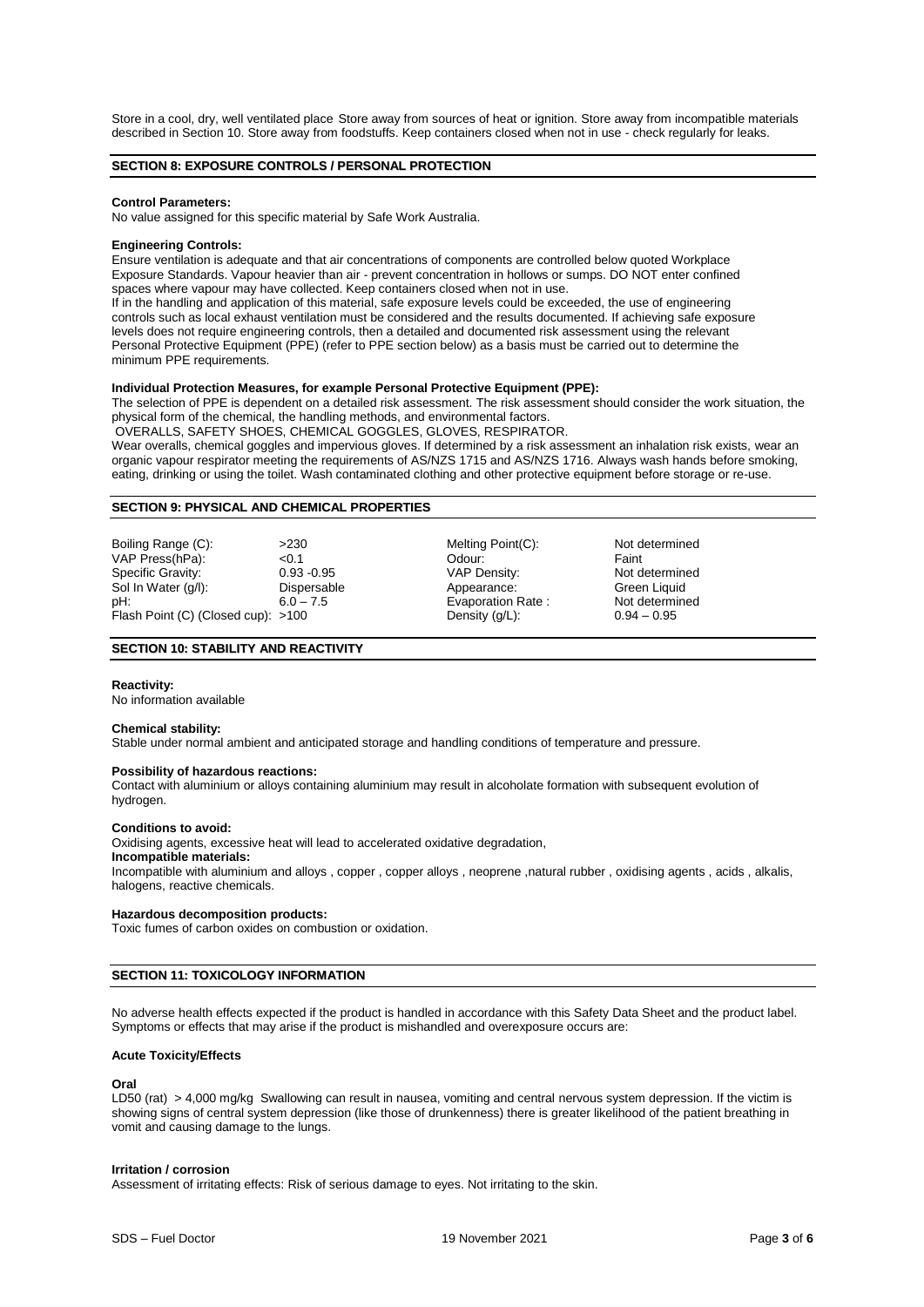#### **Inhalation:**

Breathing in mists or aerosols may produce respiratory irritation.

#### **Skin**

LD5 (rat) >2000mg/kg. Contact with skin may result in irritation. Will have a degreasing action on the skin. Repeated or prolonged skin contact may lead to irritant contact dermatitis.

Eye<br>Species: rabbit Result: Severe Irritant. Method: OECD Guideline 405. Contamination of eyes can result in permanent injury

#### **Sensitization**

Assessment of sensitization: No data available.

#### **Chronic Toxicity/Effects**

Repeated dose toxicity Assessment of repeated dose toxicity: No data available.

#### **Genetic toxicity**

Assessment of mutagenicity: No data available

#### **SECTION 12: ECOLOGICAL INFORMATION**

#### **Ecotoxicity**

Avoid contaminating waterways.

#### **Toxicity**

Toxicity to fish distribution of the control of the LC50 (96 h) 2 - 20 mg/l, Leuciscus idus<br>
EC50 (48 h) 0.2- 2 mg/l, Daphnia magni  $EC50$  (48 h) 0.2- 2 mg/l, Daphnia magna Aquatic plants **EC50** (72 h) 0.2 - 2 mg/l (growth rate), Scenedesmus subspicatus`

## **Microorganisms/Effect on activated sludge**

bacterium/EC10 (16 h): > 10,000 mg/l

#### **Persistence and degradability**

#### **Elimination information**

>= 90 % Bismuth-active substance (mod. OECD 303A) 90 - 100 % DOC reduction (OECD 301 A (new version)) (aerobic, activated sludge, domestic). Readily biodegradable.

#### **Mobility in soil**

No information available.

#### **SECTION 13: DISPOSAL CONSIDERATIONS**

#### **Disposal methods:**

Refer to Waste Management Authority. Dispose of contents and container in accordance with local, regional, national, international regulations.

#### **SECTION 14: TRANSPORT INFORMATION**

#### **Road and Rail Transport:**

Not currently classified as Dangerous Goods by the criteria of the Australian Dangerous Goods Code (ADG Code) for transport by Road and Rail.

#### **Marine Transport:**

Not currently classified as Dangerous Goods by the criteria of the International Maritime Dangerous Goods Code (IMDG Code) for transport by sea.

#### **Air Transport:**

Not currently classified as Dangerous Goods by the criteria of the International Air Transport Association (IATA) Dangerous Goods Regulations for transport by air.

#### **SECTION 15: REGULATORY INFORMATION**

This product is classified as hazardous according to Safe Work Australia; **HAZARDOUS SUBSTANCE.**

#### **Classification of the substance or mixture:**

Serious eye damage/eye irritation: Cat. 1 Hazardous to the aquatic environment - acute: Cat. 2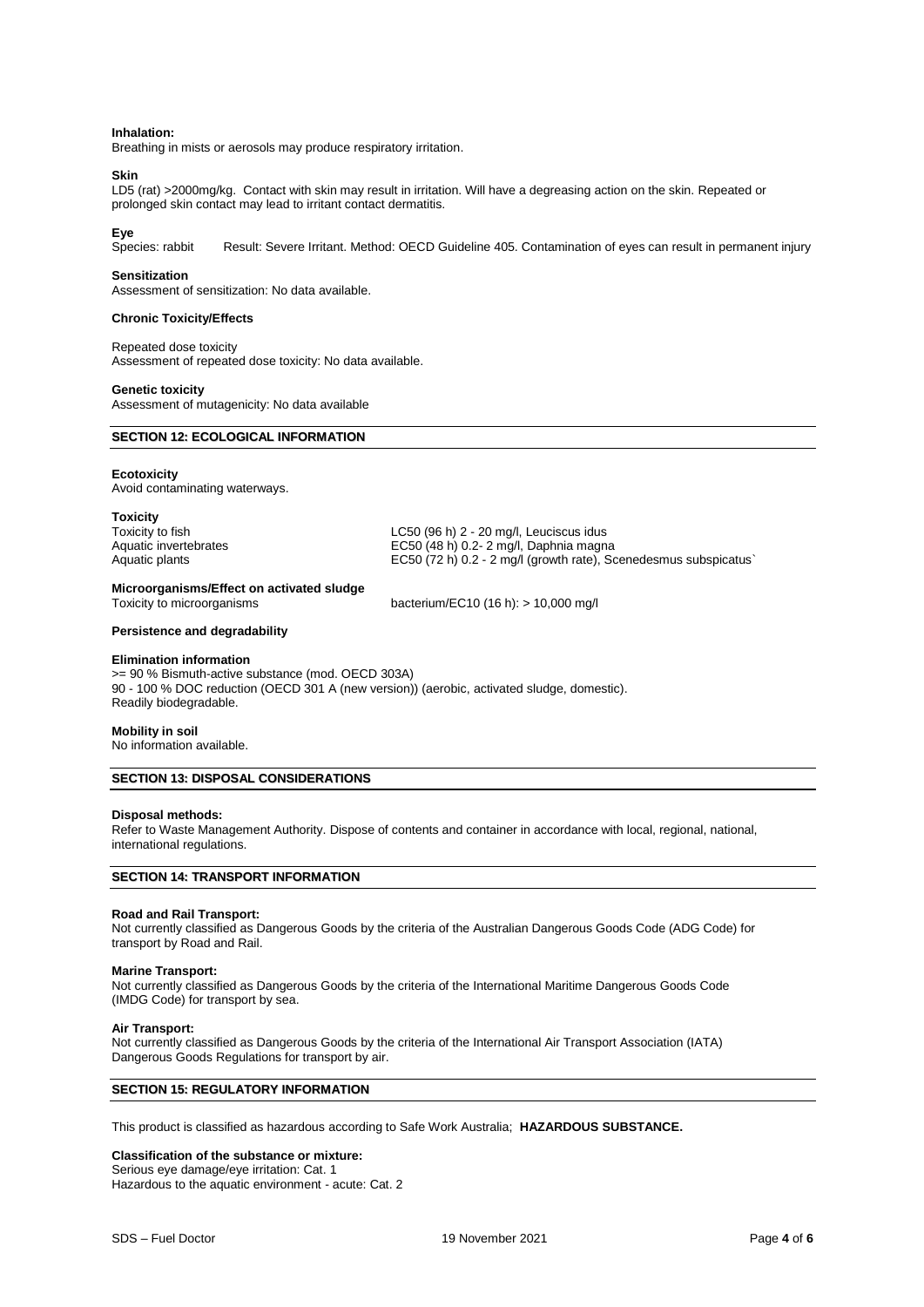Hazardous to the aquatic environment - chronic: Cat. 3

#### **SIGNAL WORD: DANGER**



**Hazard Statement(s):** H318 Causes serious eye damage. H412 Harmful to aquatic life with long lasting effects. H401 Toxic to aquatic life.

#### **Standard Uniform Schedule of Medicine and Poisons** Schedule 5

**Australia inventory (AICS):** All components are listed or exempted.

#### **SECTION 16: OTHER INFORMATION**

**Abbreviations**

**ACGIH** - American Conference of Industrial Hygienists. **ADG** - Australian Dangerous Goods. **atm** Atmosphere **BEI** - Biological Exposure Index/Indices. **CAS** Chemical Abstracts Service (Registry Number) **cm2** Square Centimetres **CNS** - Central Nervous System. **CO2** Carbon Dioxide **COD** Chemical Oxygen Demand **deg C C** Degrees Celsius **g** Grams **g/cm2** Grams per Cubic Centimetre **g/l** Grams per Litre **HSNO** Hazardous Substance and New Organism **IARC** - International Agency for Research on Cancer. **IDLH** Immediately Dangerous to Life and Health **Immiscible Liquids** are insoluble in each other. **kg** Kilogram **kg/m3** Kilograms per Cubic Metre LC50 LC stands for lethal concentration. LC50 is the concentration of a material in air which causes the death of 50% (one half) of a group of test animals. The material is inhaled over a set period of time, usually 1 or 4 hours. LD50 LD stands for Lethal Dose. LD50 is the amount of a material, given all at once, which causes the death of 50% (one half) of a group of test animals. **ltr** or L Litre **m3** Cubic Metre **mbar** Millibar **mg** Milligram **mg/24H** Milligrams per 24 Hours **mg/kg** Milligrams per Kilogram **mg/m3** Milligrams per Cubic Metre **Misc** or **Miscible** Liquids form one homogeneous liquid phase regardless of the amount of either component present. **mm** Millimetre **mmH2O** Millimetres of Water **mPa.s** Millipascals per Second **N/A** Not Applicable **NIOSH** National Institute for Occupational Safety and Health **NOHSC** National Occupational Heath and Safety Commission **NOS** Not Otherwise Specified. **OECD** Organisation for Economic Co-operation and Development **PEL** Permissible Exposure Limit **Pa** Pascal **pH** - relates to hydrogen ion concentration using a scale of 0 (high acidic) to 14 (highly alkaline). **ppb** Parts per Billion **ppm** Parts per Million **ppm/2h** Parts per Million per 2 Hours **ppm/6h** Parts per Million per 6 Hours **RCP** Reciprocal Calculation Procedure **RTECS** - Registry of Toxic Effects of Chemical Substances. **STEL** Short Term Exposure Limit **STOT-RE** Specific target organ toxicity (repeated exposure) **STOT-SE** Specific target organ toxicity (single exposure) **SWA** - Safe Work Australia. **TLV** Threshold Limit Value **tne** Tonne **TWA** Time Weighted Average **ug/24H** Micrograms per 24 Hours **UN** United Nations **wt** Weight